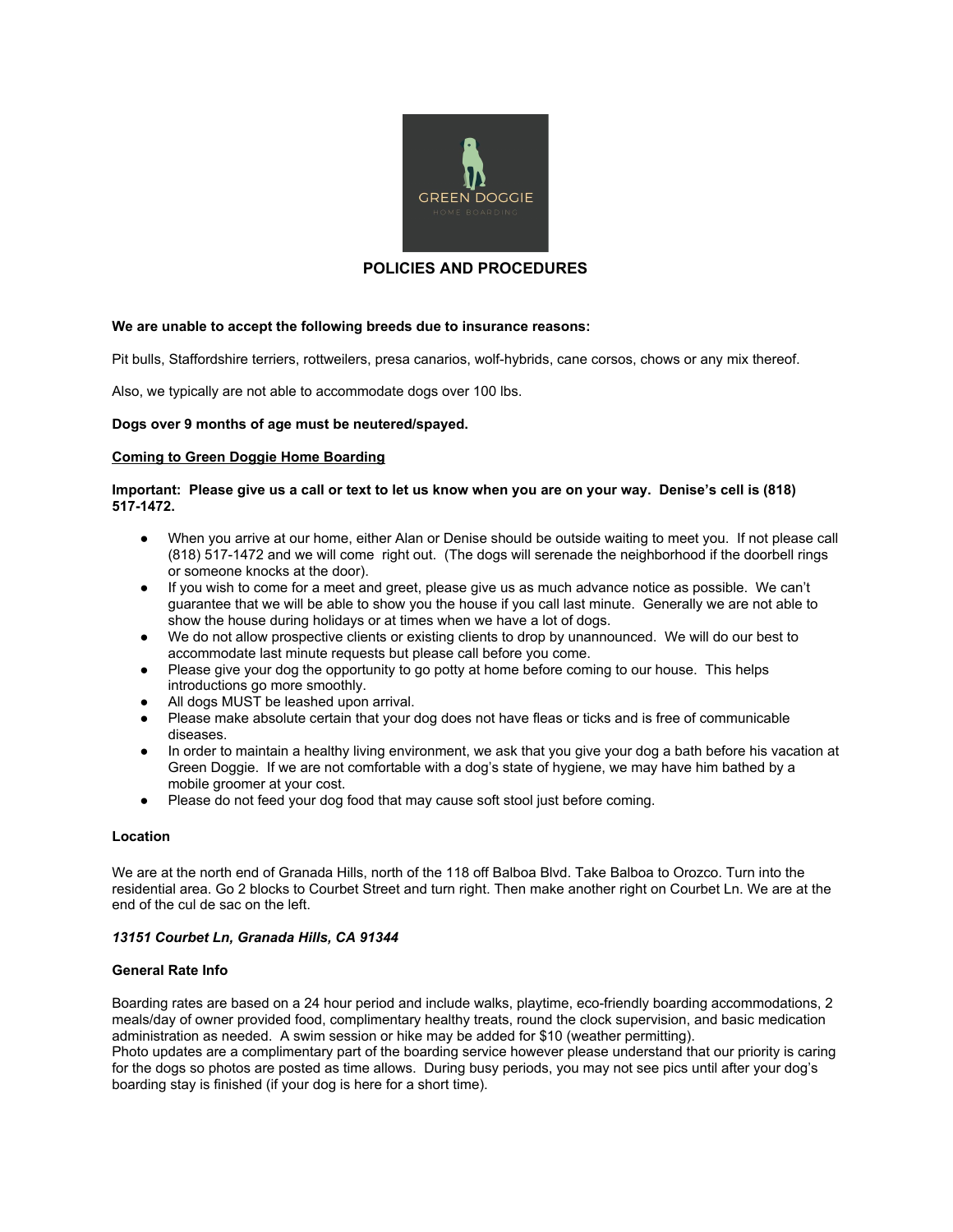Please note that one "night" of boarding is considered 24 hrs from the time you drop off. As such, **the day of pick up** may be charged as a daycare or by the hour depending on when your dog is picked up. We allow a grace period of up to 4 hrs on pick up day for boarding stays of 5+ nights. We are happy to accommodate your dog if you need to pick up later than expected however anything over the 4 hr grace period will incur an additional fee.

**Overnight boarding (24 hours):** \$65\* **Daycare (up to 12 hours):** \$50\* **Add swim/hike:** +\$10 **Hourly rate:** \$10 (2 hr minimum. No swim or hike) **Photo session (approx 1 hr+ travel time):** \$75-\$100 (Prints and photo products available for purchase).

\*Puppies < 1 year: +\$10/day \*Dogs over 80 lbs: +\$10/day

\*Dogs with special needs may be charged an additional fee if a substantial amount of extra time is required for their care. We reserve the right to adjust the rate after your dog's first visit if we encounter problems with the dog. **We do not accept puppies under 4 months of age, aggressive dogs, dogs with marking, submissive peeing, excitement peeing or incontinence issues, or dogs who are not fully potty trained.** (We do not use pee pads in the house).

#### **Holiday rates**

A \$10 increase will apply for the following holiday periods: **2017**

| 01/01 - 01/02 | New Year            |
|---------------|---------------------|
| 04/14 - 04/17 | Easter              |
| 05/26 - 05/29 | <b>Memorial Day</b> |
| 06/30 - 07/04 | 4th of July         |
| 09/01 - 09/04 | Labor Day           |
| 11/20 - 11/26 | Thanksgiving        |
| 12/18 - 12/31 | Christmas           |
|               |                     |

For **professional grooming services**, we recommend **DOGS etc**. in Newhall. <http://www.dogs-etc.com/>

#### **Payment**

New Clients: Payment is required at the time of drop off.

Regular Clients: Payment for services rendered will be paid upon check-out.

We accept the following forms of payment:

- Cash
- Check (Please make check out to Denise Cueba)
- Chase QuickPay (Send to Denise Cueba, [greendoggie@earthlink.net\)](mailto:greendoggie@earthlink.net) <https://www.chase.com/online/digital/quickpay.html>
- Venmo (Send to Denise Cueba) <https://venmo.com/>
- Square Cash [http://cash.me/\\$greendoggie](http://cash.me/$greendoggie)

### **Paperwork**

If we do not already have your **Client and Pet Information Form** and **Service Agreement** on file, please submit your Client and Pet [Information](https://docs.google.com/spreadsheet/viewform?formkey=dDVveHdGeWV4cnhGbUZBRnItMnVIVlE6MA) Form online and bring your signed service agreement.

#### **Vaccination Records**

(We can verify health records with your vet's office over the phone if you do not have them on hand).

We require proof of current **Distemper, Parvo,** and **Rabies**. Alternatively, we will accept titer tests signed by your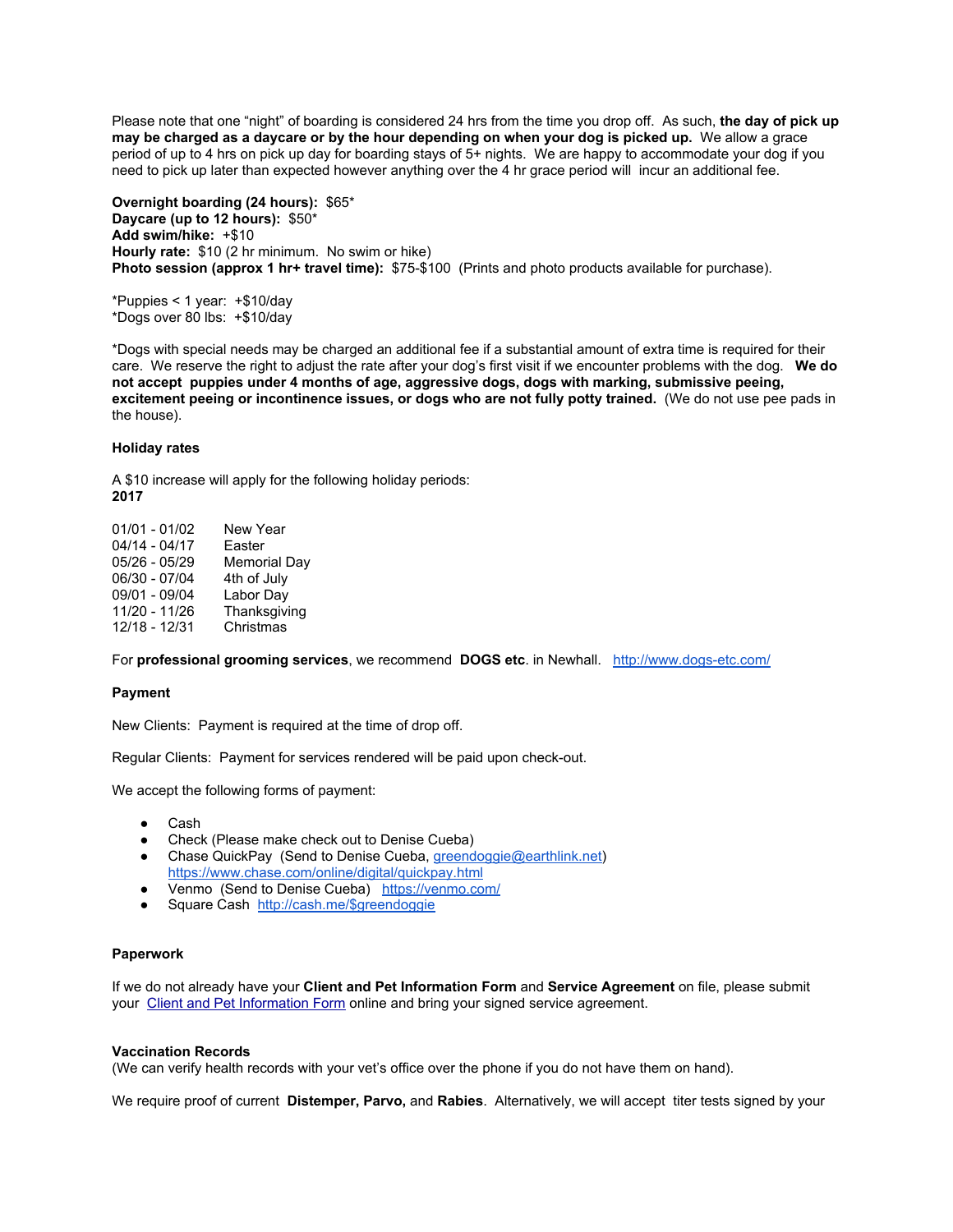vet. A note about Bordetella: **Please do NOT vaccinate your dog for Bordetella intranasally (sprayed through the nostrils) immediately before coming**. **If your dog has just received the Bordetella vaccine intranasally, you will need to wait at least 2 weeks from the time of vaccination before coming**. (Does not apply to the injection form of the Bordetella vaccine). Neither form of the vaccine offers full protection against kennel cough. The vaccine itself will sometimes cause dogs to experience flu like symptoms and additional side effects. There is always a chance that your dog could get sick, with or without the vaccine. By signing your service agreement, you are accepting this risk and agree not to hold us responsible if your dog becomes ill.

### **Fecal Test**

Adult dogs: Annual fecal exam (negative) Puppies < 1 yr: Negative fecal exam within last 6 months

#### **Please bring the following items for daycare/boarding:**

Secure collar

\*Dogs who are difficult to manage on leash should bring some sort of walking aid e.g. prong collar, gentle leader, or easy walk harness.

\*A martingale no slip collar is required for dogs who are able to slip out of regular collars.

Standard leash (No retractables please)

Food

It is recommended that dogs stay on their regular diet while boarding. Please pack **the appropriate amount** of food for your dog's stay in zip lock bags or an air-tight container labeled with your dog's name.

#### **Optional Items:**

Medication and/or supplements as needed.

**Treats** 

We will provide complimentary treats with your permission however you may bring your own if you like. We offer a variety of natural and organic dog treats made by companies that do not use ingredients that come from China.

#### **Do NOT Bring:**

Toys

We provide safe, non-toxic toys. (Teething puppies may bring a nylabone-like chew toy if needed. No fabric toys).

Bed or mat

We will provide a comfortable place for your dog to sleep (non-toxic dog bed, couch etc.).

**Crate** 

We have a small, med, and large crate available for dogs who prefer to sleep in a crate.

Chews

For safety reasons, we do not allow bully sticks, raw hides, pig ears etc.

Bowls

Retractable Leashes

Please remove poop bag holders, bells, flashlights and other non-essential items from your dog's leash/collar.

Green Doggie Home Boarding 2017 | 13151 Courbet Ln, Granada Hills, CA 91344 | (818) 517-1472 [greendoggie@earthlink.net](mailto:greendoggie@earthlink.net) | <http://greendoggie.wix.com/homeboarding>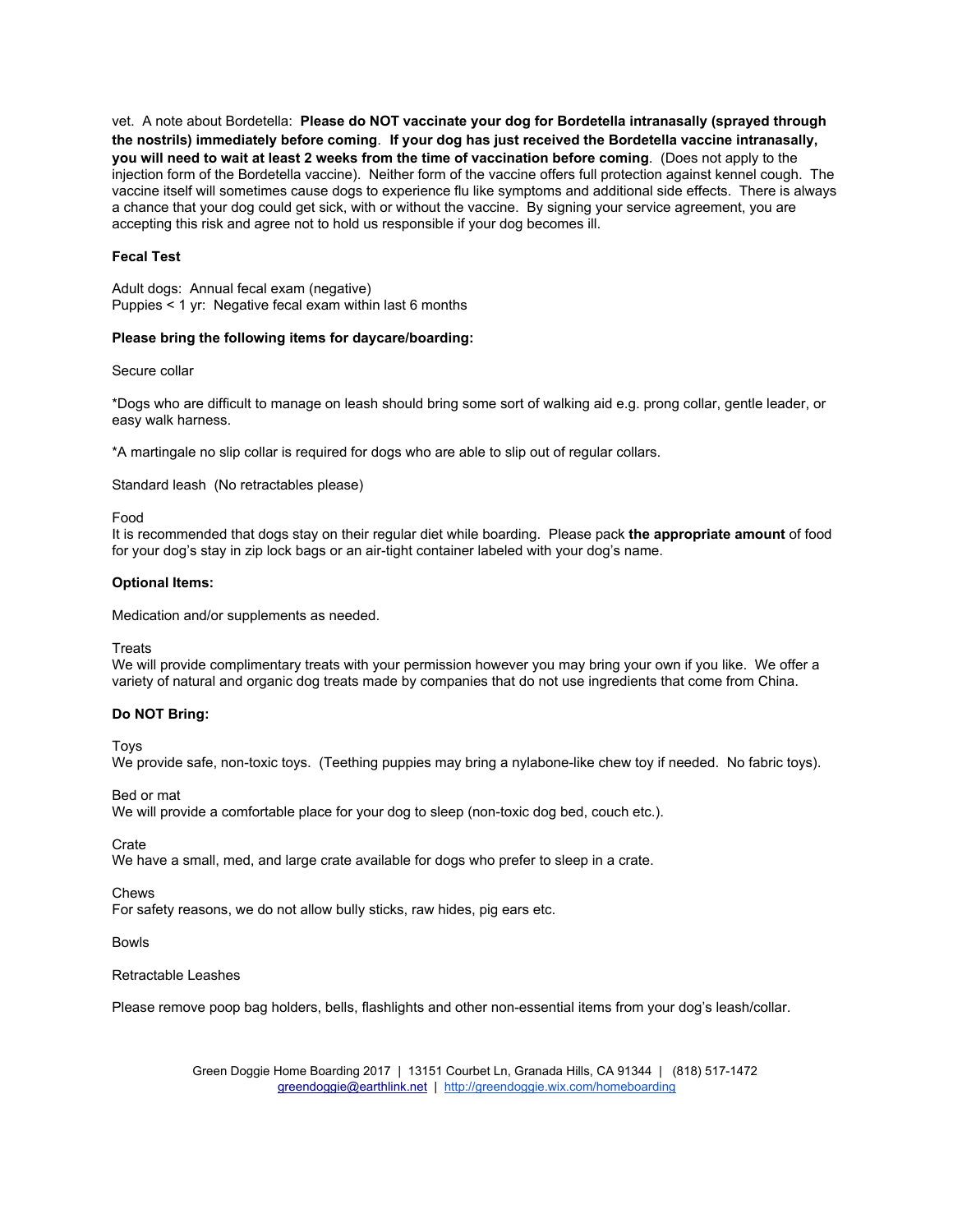## **Green Doggie Home Boarding Service Agreement**

For the purposes of this Agreement, the terms "pet" or "pets" refer to all pets belonging to Owner who utilize services at Green Doggie Home Boarding, either now or in the future.

am entering into this agreement on this date of  $\blacksquare$  with Denise Cueba and Alan Cueba in order for them to care for my Pet(s) and I agree to all of the terms listed below.

1. I attest that I am the sole owner of the Pet(s) or the agent of the owner with the owner's permission to care for the Pet(s).

2. As a new client, I agree to pay the applicable service rates in effect on the date my Pet checks in to Green Doggie Home Boarding and to pay for any additional services I request during my Pet's vacation at Green Doggie Home Boarding at the time of check-out. Once I become a regular client, payment for services rendered will be paid upon check-out.

3. I am aware of Green Doggie Home Boarding's cancellation policy outlined below and agree to pay the stated fee if I should cancel less than 48 hours prior to the scheduled start date of service. (*Cancellations made less than 48 hours prior to scheduled start date may be charged a cancellation fee of up to 25% of the total reservation cost).*

4. I understand that extra services such as taking my Pet to the vet, transporting my Pet to the groomer and bathing my Pet at Green Doggie Home Boarding are **NOT** included in the boarding/daycare rate. In the event that my Pet should require any extra services, I agree that I am financially responsible all Green Doggie Home Boarding fees and expenses incurred by Denise Cueba or Alan Cueba for my Pet's care. If my Pet is transported to or from Green Doggie Home Boarding, I hold Denise Cueba and Alan Cueba harmless in the event of injury or accident during transportation.

5. I understand that I am expected to provide Green Doggie Home Boarding with sufficient food for my pet during his vacation. If I do not provide sufficient food, I agree to pay the price per meal for food provided by Green Doggie Home Boarding.

6. I understand that my pet must be leashed and wearing a secure collar when we arrive at Green Doggie Home Boarding. For safety reasons, collars are removed during playtime however dogs must wear a properly fitting collar on all outings.

7. I entrust Denise Cueba and Alan Cueba with the care of my pet and understand that they will take the utmost care to keep my pet safe and free of harm. However, I understand that this is a cage-free facility and if my dog participates in interactive daycare/boarding activities, there is some risk of injury and illness. Despite all dogs being screened for temperament and health, dogs are not always predictable and the unexpected may occur. I recognize that the benefits of an interactive play group are valuable to my dog and I accept the potential risks. I agree to pay all veterinary and medical expenses incurred as a result of injury or illness caused by my dog. I also understand that if my dog goes on hikes or walks, Denise Cueba and/or Alan Cueba will take every precaution to keep my dog safe but it is still possible for my dog to encounter ticks, fleas, foxtails, rattlesnakes, dogs off leash, rough terrain, and other elements found in nature that could pose a threat to my dog. To the maximum extent permitted by law, I hereby (a) release Denise Cueba and Alan Cueba from any and all liability for any injury or illness suffered by my pet or any damage or harm my pet may have caused while in Denise Cueba or Alan Cueba's care, except to the extent such illness or injury or damage is the result of Denise Cueba or Alan Cueba's negligence or intentional misconduct and (b) agree not to initiate any legal proceedings against Denise Cueba or Alan Cueba with respect to such released claims.

8. **VET RELEASE:** Denise Cueba and Alan Cueba are authorized to seek veterinary care in the event of an emergency. I grant Denise Cueba and Alan Cueba permission to take any and all steps necessary to obtain medical treatment for my Pet, releasing them from any and all liabilities relating to transportation, treatment, and expense. I assume full responsibility for any and all charges incurred therewith, including but not limited to diagnosis, treatment, grooming, medical supplies, boarding and transport fees. I understand that service at my Pet's veterinarian may not be feasible in the event of illness or injury and further consent to any professional veterinarian being retained to render care for my dog.

9. I agree to provide clear and detailed instructions for any care I require in my absence (e.g. feeding, medicating, and exercise) as well as authorize Denise Cueba and Alan Cueba to carry out these instructions to the best of their ability. In the absence of such information, I entrust Denise Cueba and Alan Cueba to make the necessary decisions without holding them responsible for these.

10. I agree to provide proof that my Pet is current on the following vaccinations: Rabies, Distemper and Parvo. Puppies < 1 year must also provide documentation of a negative fecal exam within the last 6 months. I attest that my Pet has not had fleas, parasites, worms or been exposed to Rabies, Distemper, Bordetella, or any other communicable disease within 90 days prior to commencement of services. I also attest that my pet is current on a flea preventative and agree to bathe and check my pet carefully to make sure he is flea-free before bringing him to Green Doggie Home Boarding. If fleas are found on my pet upon arrival, I understand that Green Doggie Home Boarding will NOT be able to accommodate him and I agree to pick up my pet immediately. If